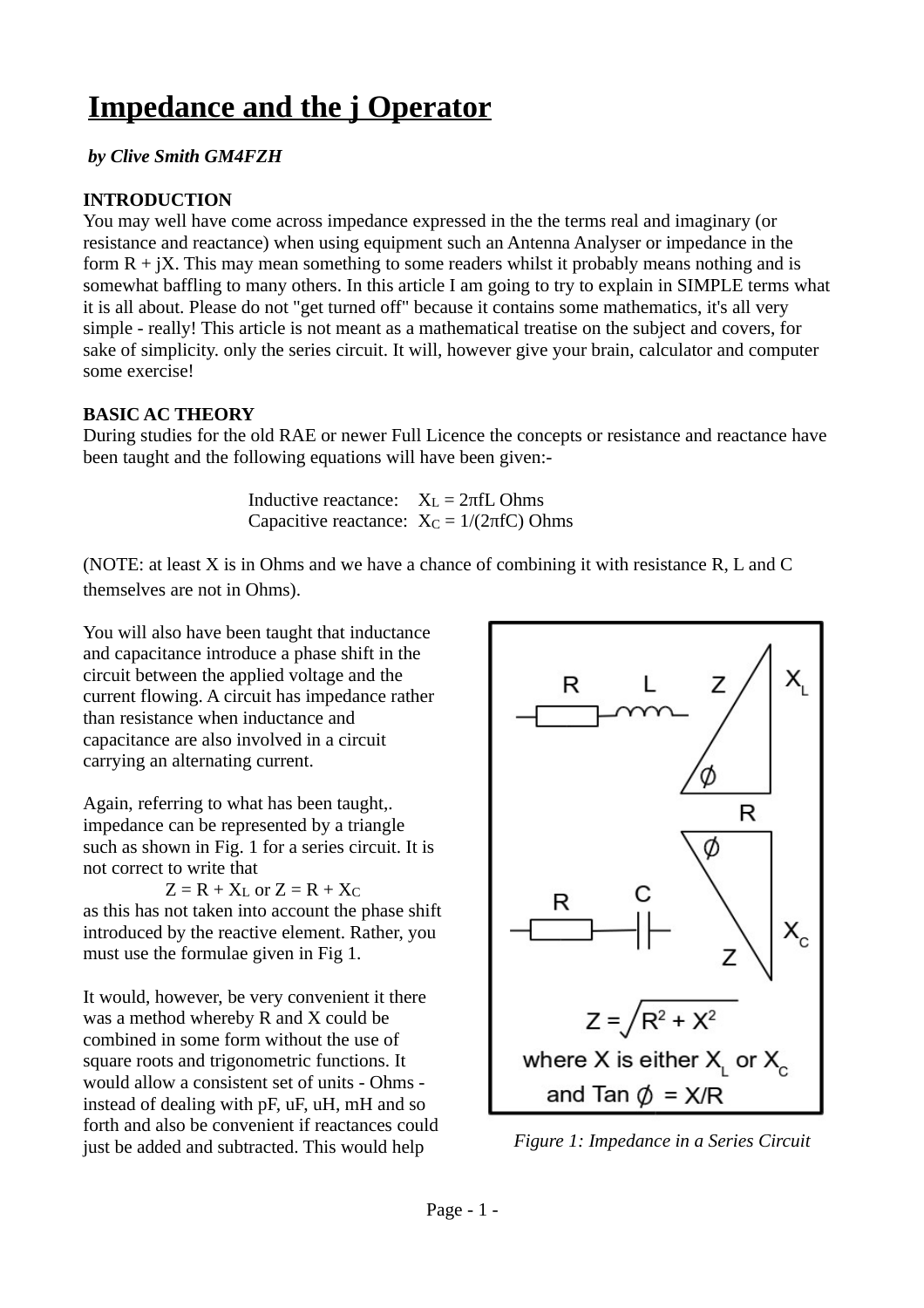us in, for example, antenna calculations, where we need to get a series reactance that will make an antenna look purely resistive. The next section explain a method for attaining this with some examples.

## **THE "j" OPERATOR**

There is a mathematical tool which uses the "j" operator (it is often called "i" in mathematical books but engineers use "j"). This allows us to write  $Z=R+jX<sub>L</sub>$  or  $Z=R-jX<sub>C</sub>$  - note the minus sign for capacitive reactance, it is important. The R and the j terms cannot be further simplified, i.e. if  $Z =$  $65 + j40$  this is its simplest form. The "j" term implies a quantity that is at 90 $^{\circ}$  (or quadrature) to the resistive term.

Two practical examples - see Fig, 2. Using the formulae for reactance given earlier and the frequencies quoted in the examples, then the series circuits can be specified as  $Z = 220 + 1628.3$  and z =100 - j15.9 respectively (note these figures have been rounded off). This gives phase angles of approximately 72° (lagging) and 9° (leading) respectively. The minus sign indicates the reactance is



*Figure 2: Two Practical Examples*

capacitive and the plus sign denotes inductive.

If the series circuit as shown in Fig. 3 is used, the combined impedance is given by:

$$
Z = R1 + R2 + jXL - jXC
$$

The "non j" and the "j" terms can he collected together which give:

$$
Z = (R1 + R2) + j(XL - XC)
$$

Thus series resistance can be added together (something that should be known) as also can series reactance - but taking into account the sign. The reactances can only be added together provided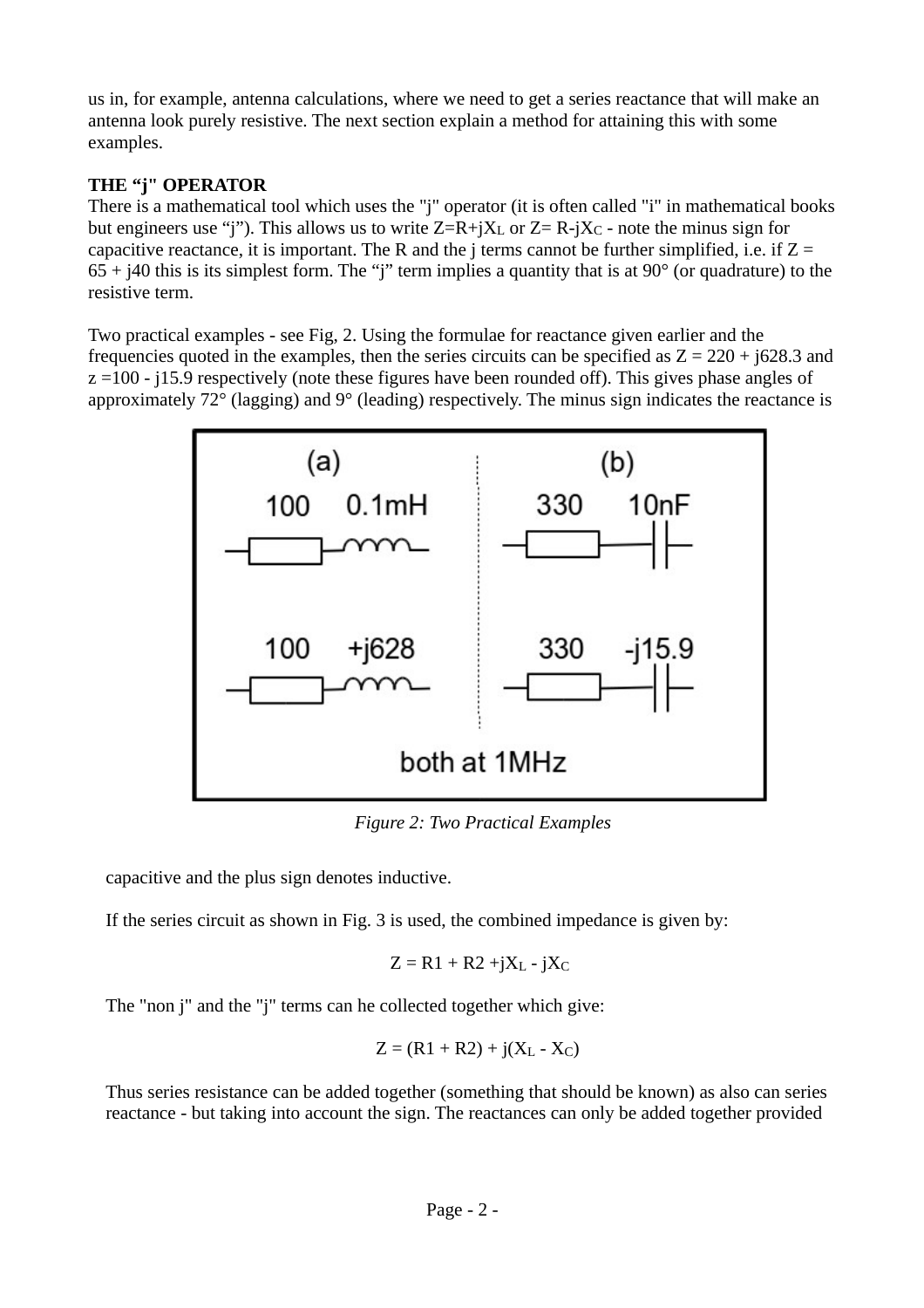

*Figure 3: Combined Circuits*

that they are quoted at the same frequency. Taking the examples from Fig. 2 and combining them in series gives:-

$$
Z = 100 + 330 + j(628.3 - 15.9)
$$
 which gives:  

$$
Z = 430 + j612.4
$$

This denotes that the combined circuit at 100kHz has a resistive part of 430Ohms and an inductive reactance of 612.4Ohms (because the j term is positive). This is equivalent to 0.975mH (or 975uH). The resulting phase angle of 55o is obtained from: tan  $\mathfrak{e} = 612.4/430$ 

A well-known condition is achieved when the resultant j terms equals zero, ie. when  $X_L = X_C$ . From earlier then-

$$
2\pi fL = 1/(2\pi fC)
$$

When rearranging this one obtains:-

$$
f = \frac{1}{2\pi\sqrt{LC}}
$$

- i.e. the well-known resonant frequency formula.

You are then left with  $Z =$  the resistive term only, ie a series circuit at resonance is purely resistive something one learnt tor the exams?